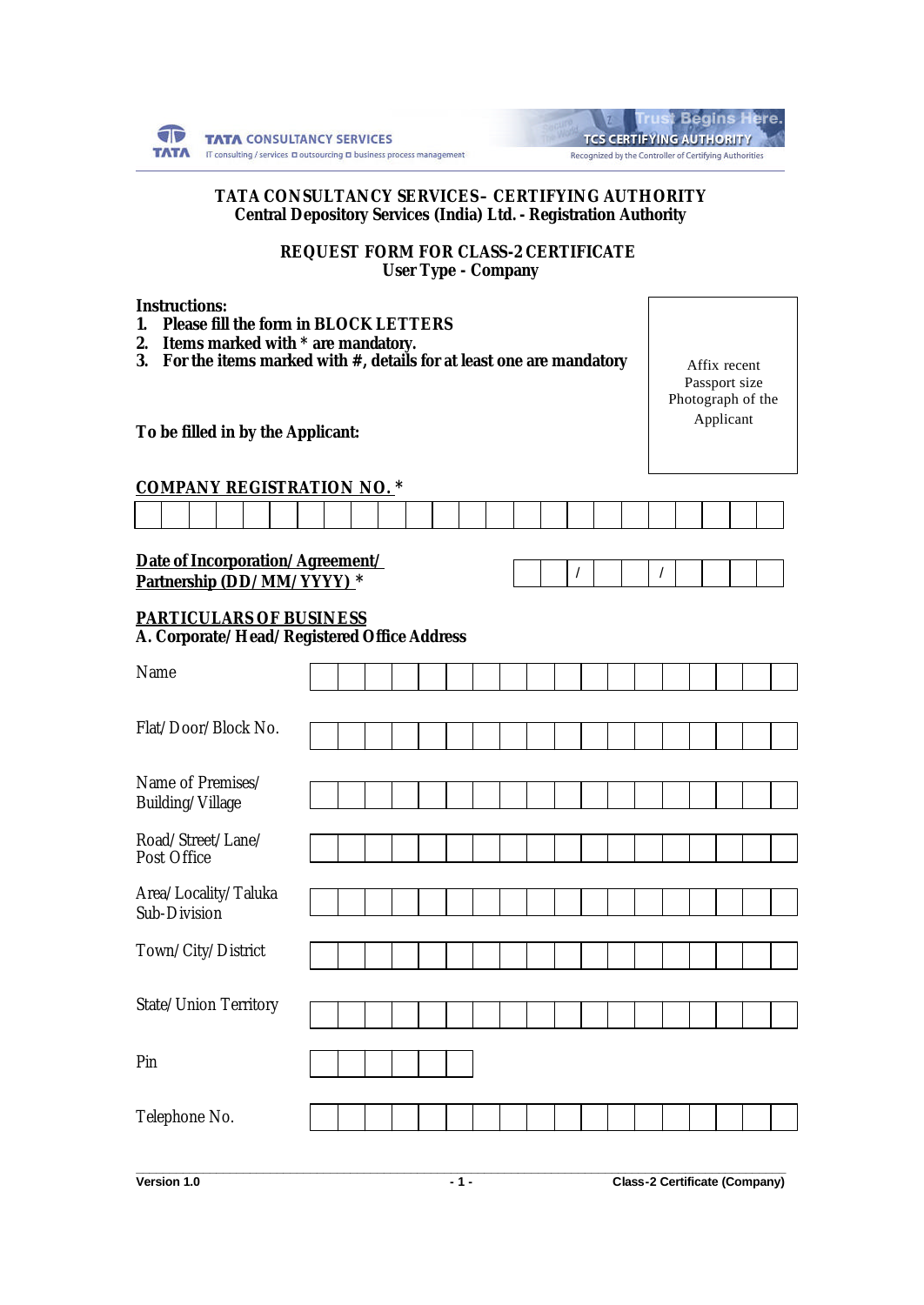

|  |                                                        | ieains Mere. |  |
|--|--------------------------------------------------------|--------------|--|
|  | <b>TCS CERTIFYING AUTHORITY</b>                        |              |  |
|  | Recognized by the Controller of Certifying Authorities |              |  |

| Fax                                      |  |  |  |  |  |  |  |  |  |  |  |  |  |  |
|------------------------------------------|--|--|--|--|--|--|--|--|--|--|--|--|--|--|
| Web Page URL, if any                     |  |  |  |  |  |  |  |  |  |  |  |  |  |  |
|                                          |  |  |  |  |  |  |  |  |  |  |  |  |  |  |
| Nature of Business                       |  |  |  |  |  |  |  |  |  |  |  |  |  |  |
|                                          |  |  |  |  |  |  |  |  |  |  |  |  |  |  |
| Company Income Tax<br>PAN <sub>No.</sub> |  |  |  |  |  |  |  |  |  |  |  |  |  |  |
| <b>DETAILS OF APPLICANT *</b>            |  |  |  |  |  |  |  |  |  |  |  |  |  |  |
| <b>FULL NAME *</b><br>Last Name/Surname  |  |  |  |  |  |  |  |  |  |  |  |  |  |  |
|                                          |  |  |  |  |  |  |  |  |  |  |  |  |  |  |
| <b>First Name</b>                        |  |  |  |  |  |  |  |  |  |  |  |  |  |  |
|                                          |  |  |  |  |  |  |  |  |  |  |  |  |  |  |
| Middle Name                              |  |  |  |  |  |  |  |  |  |  |  |  |  |  |
|                                          |  |  |  |  |  |  |  |  |  |  |  |  |  |  |
| <b>ADDRESS</b><br>Flat/Door/Block No.    |  |  |  |  |  |  |  |  |  |  |  |  |  |  |
|                                          |  |  |  |  |  |  |  |  |  |  |  |  |  |  |
| Name of Premises/<br>Building/Village    |  |  |  |  |  |  |  |  |  |  |  |  |  |  |
| Road/Street/Post Office                  |  |  |  |  |  |  |  |  |  |  |  |  |  |  |
|                                          |  |  |  |  |  |  |  |  |  |  |  |  |  |  |
| Area/Locality/Taluka<br>Sub-Division     |  |  |  |  |  |  |  |  |  |  |  |  |  |  |
| Town/City/District                       |  |  |  |  |  |  |  |  |  |  |  |  |  |  |
| State/Union Territory                    |  |  |  |  |  |  |  |  |  |  |  |  |  |  |
|                                          |  |  |  |  |  |  |  |  |  |  |  |  |  |  |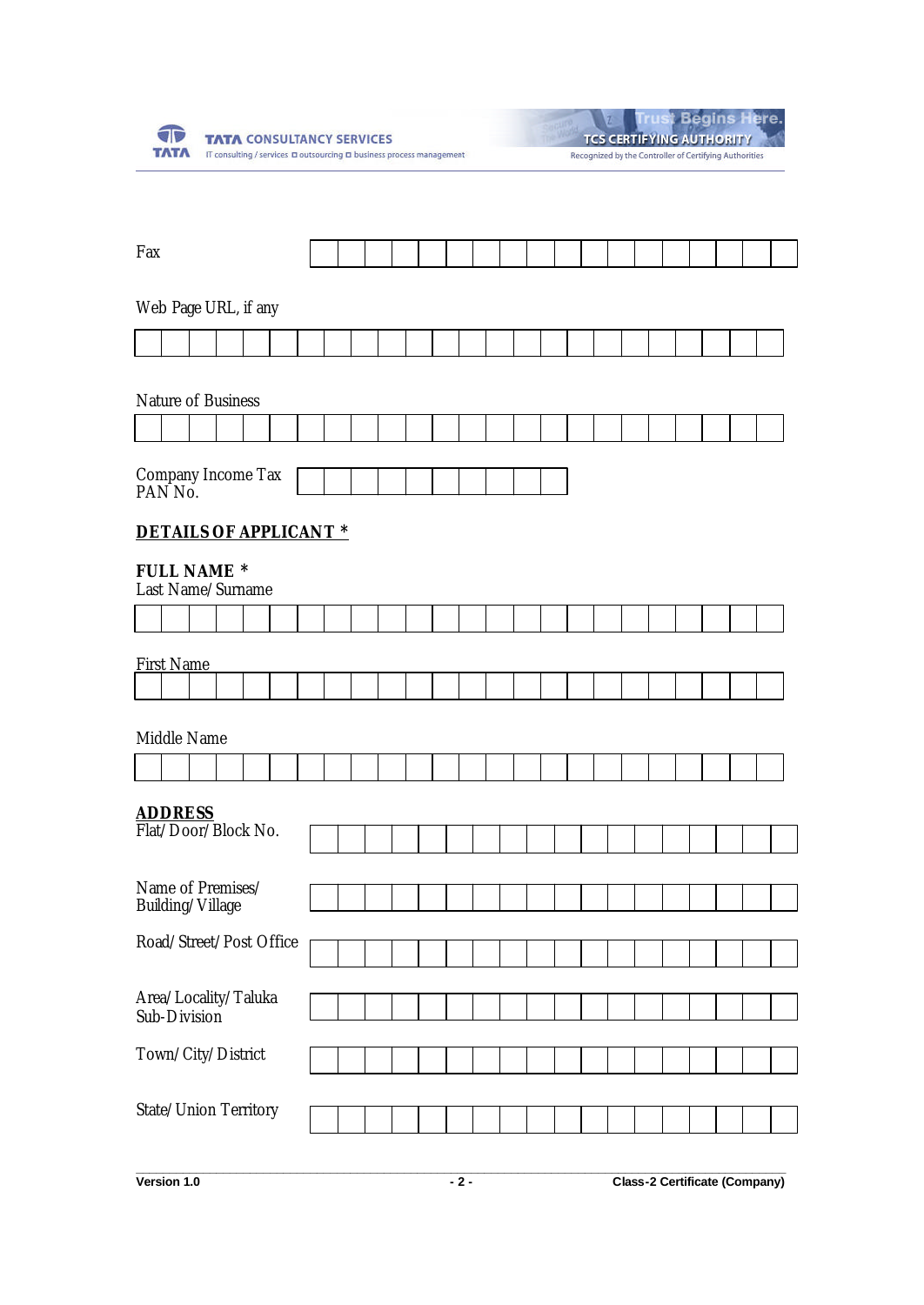

**Begins Here.** 

TCS CERTIFYING AUTHORITY Recognized by the Controller of Certifying Authorities

| Pin                                        |  |  |  |  |  |  |  |  |  |  |
|--------------------------------------------|--|--|--|--|--|--|--|--|--|--|
| Telephone No.                              |  |  |  |  |  |  |  |  |  |  |
| Fax                                        |  |  |  |  |  |  |  |  |  |  |
| Mobile Phone No.                           |  |  |  |  |  |  |  |  |  |  |
| Nationality                                |  |  |  |  |  |  |  |  |  |  |
| Visa details, in case of Foreign Nationals |  |  |  |  |  |  |  |  |  |  |
|                                            |  |  |  |  |  |  |  |  |  |  |
| <b>PASSPORT DETAILS #</b>                  |  |  |  |  |  |  |  |  |  |  |
| Passport No.                               |  |  |  |  |  |  |  |  |  |  |
| Passport Issuing Authority                 |  |  |  |  |  |  |  |  |  |  |
| Passport Expiry Date                       |  |  |  |  |  |  |  |  |  |  |
| <b>VOTER'S IDENTITY CARD NO. #</b>         |  |  |  |  |  |  |  |  |  |  |
| <b>INCOME TAX PAN NO. #</b>                |  |  |  |  |  |  |  |  |  |  |

## **E-MAIL ADDRESS**

# **TYPE OF DIGITAL CERTIFICATE REQUIRED \* (Please tick)**

Signing Certificate (Single Key pair) *(This can be used for signing and/or encryption)*